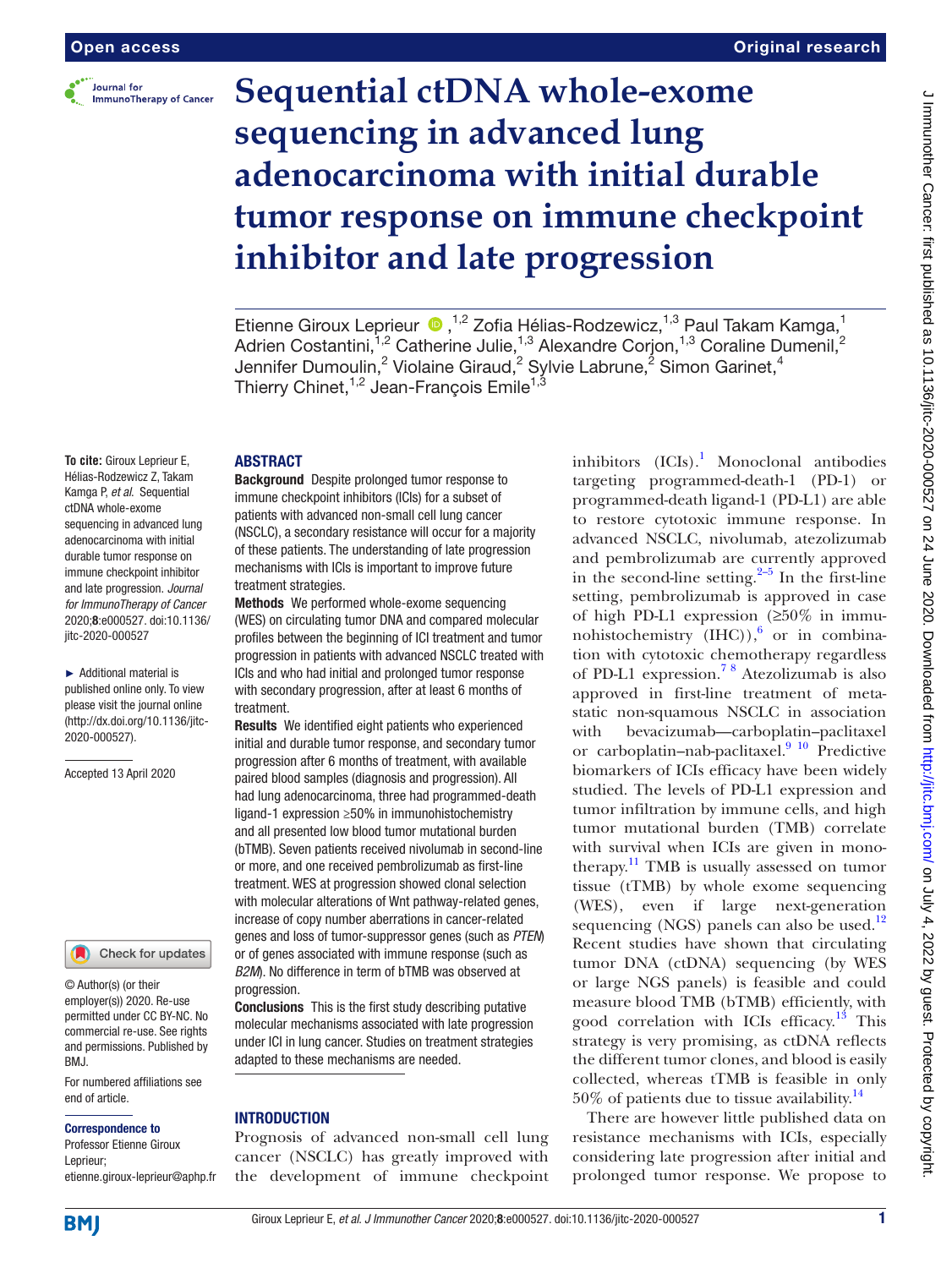comparatively study WES performed on ctDNA at ICI initiation and at late progression. We compared bTMB, mutational profiles, copy number aberrations (CNAs) and microsatellite instability (MSI).

# **METHODS**

# **Patients**

All consecutive patients with advanced NSCLC treated with ICIs in our Department between June 2015 and December 2017 were screened. Patients who underwent tumor response (ie, complete or partial response) with ICI, lasting at least 6 months and with secondary tumor progression, were included in the study. All patients had CT-scan of thorax and abdomen and brain imaging every 3 (with pembrolizumab) or 4 (with nivolumab) cycles. Tumor response was assessed locally in multidisciplinary board, including a radiologist specialized in thoracic oncology, and reviewed at the time of WES analyzes according to RECIST 1.1. Best overall response rate (ORR), progression-free survival (PFS) and overall survival (OS) were collected, with a cut-off point on 11 June 2019. Demographic and histomolecular data were retrospectively collected.

# PD-L1 immunohistochemistry

PDL1 IHC was performed using an automated method (Leica) and the E1L3N anti-PD-L1 antibody (Cell Signaling Technology) diluted to the  $1/80$ th on 4  $\mu$ m slides from the treatment-naïve diagnostic samples. The assay was performed using human amygdala as positive control, and IgG as isotype negative control. Proportion (percentage) of positive tumor cells (membranous staining) was recorded. A minimum of 100 tumor cells was needed for interpretation.

# Blood and plasma collection

After signature of a consent form, blood samples were collected at diagnosis and every 2 months during ICI treatment. One 10 mL-EDTA (Ethylenediaminetetraacetic acid) tube was collected and whole blood samples were conserved at −80°C for constitutive DNA analyzes. Two additional 10 mL-EDTA tubes of peripheral blood were taken, and plasma was isolated within 1hour after centrifugation and immediately conserved at −80°C.

# DNA extraction

ctDNA from plasma samples was extracted using AS1480 Maxwell RSC ccf DNA Plasma Kit (Promega, USA), according to manufacturer's instructions. DNA from whole blood samples (used for constitutive DNA) was extracted using AS1010 Maxwell 16 Blood DNA Purification Kit (Promega, USA), according to manufacturer's instructions. DNA concentrations were calculated using Multiscan GO reader, V.1.01.10 (ThermoFisher Scientific, France).

# Targeted exome sequencing

WES was performed on samples taken at the beginning of ICI treatment and at the time of late progression. Library

preparation, exome capture, sequencing and data analysis have been done by IntegraGen SA (France). Genomic DNA was captured using Twist Human Core Exome Enrichment System (Twist Bioscience)+IntegraGen Custom[.15](#page-7-9) Sequence capture, enrichment and elution were performed according to manufacturer's instruction and protocols (Twist Bioscience) without modification except for library preparation performed with NEBNext Ultra II kit (New England Biolabs). For library preparation 150ng of each genomic DNA were fragmented by sonication and purified to yield fragments of 150–200bp. Paired-end adaptor oligonucleotides from the NEB kit were ligated on repaired, a-tailed fragments then purified and enriched by 7 PCR cycles. Five hundredng of these purified Libraries were then hybridized to the Twist oligo probe capture library for 16hours in a singleplex reaction. After hybridization, washing and elution, the eluted fraction was PCR amplified with eight cycles, purified and quantified by QPCR to obtain sufficient DNA template for downstream applications. Each eluted-enriched DNA sample was then sequenced on an Illumina NovaSeq as Paired-end 100 reads. Image analysis and base calling was performed using Illumina Real Time Analysis with default parameters. We aimed a tumorous exome depth of x270 and constitutive exome depth of x65.

# **Bioinformatics**

## Exome analysis

Sequence reads were mapped to the Human genome build (hg38) by using the Burrows-Wheeler Aligner tool. The duplicate reads (eg, paired-end reads in which the insert DNA molecules have identical start and end locations in the Human genome) were removed. Variant calling for the identification of single nucleotide variations (SNVs) and small insertions/deletions (up to 20 bp), was performed via the Broad Institute's GATK Haplotype Caller GVCF tool (GATK3.8.1) for constitutional DNA and via the Broad Institute's MuTect tool (2.0) for somatic DNA. For oncology analyzes, a Fisher's exact test was applied after MuTect2 variant calling to improve filtering of variants with strand bias. The panel of normal (PON) was a type of resource which used in somatic variant analysis when no normal is available. To create this PON, we used constitutional sample captured and sequenced at Integragen and in addition, the PON of Broad Institute. An in-house postprocessing to filter out candidate somatic mutations that were more consistent with artifacts or germline mutations was applied. Only the somatic mutations considered as PASS or t\_ lod\_fstar were retained, and a somatic score of at least 1 was added with analysis without PON. The somatic score was calculated for each mutation ranging from 1 to 30, a score of 30 translating the highest confidence index. This score took into account the frequency and counts of mutated allele in both samples. Finally, the mutations with a score below 20 and a variant allelic frequency (VAF) of tumor  $< 0.02$  were removed. We also ran VarScan2 on somatic variants indicated as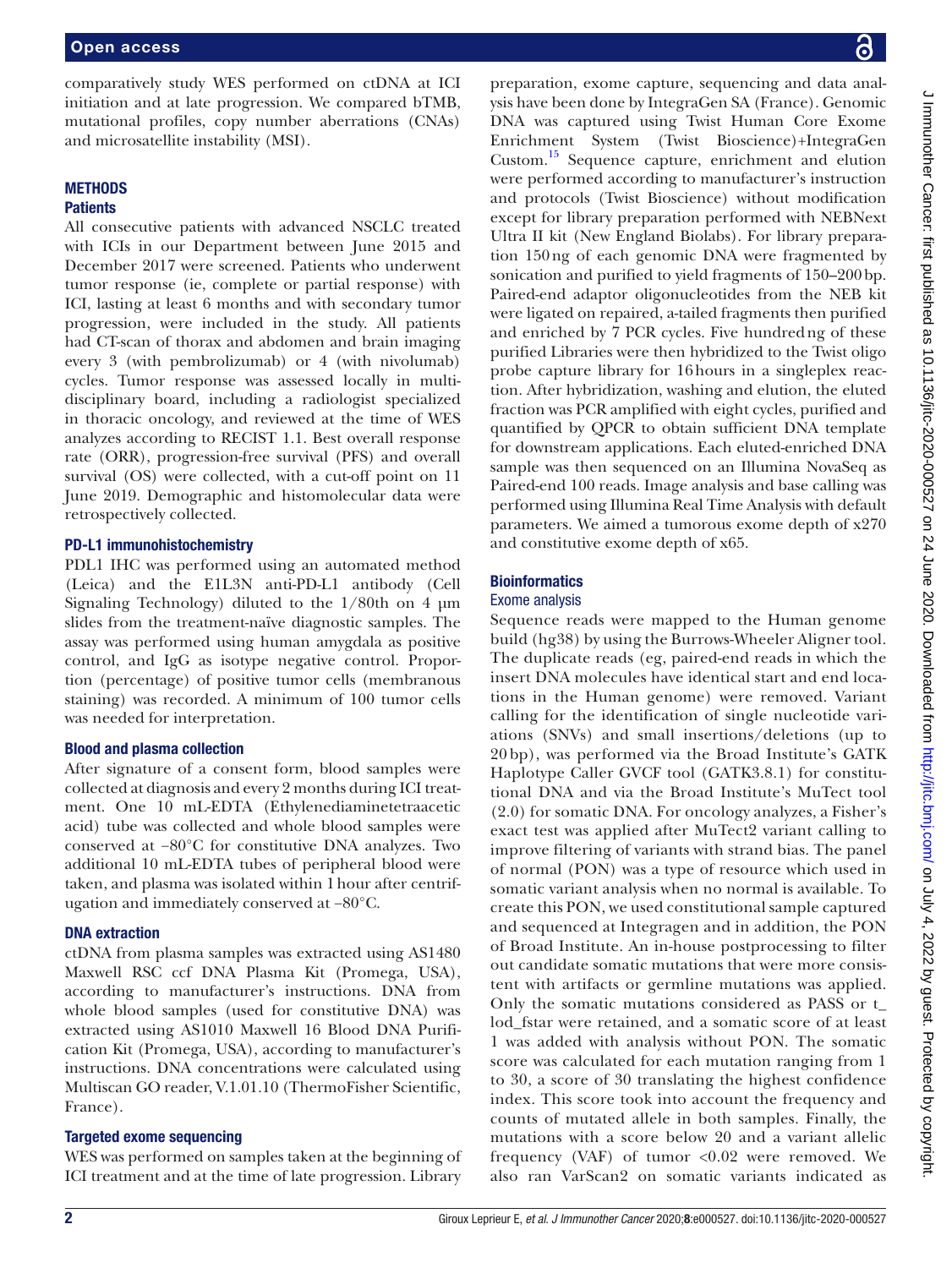Five bioinformatics algorithms for pathogenicity were available to predict the functional, molecular and phenotypic consequences of coding and non-coding single nucleotide polymorphisms (SNPs). This included DANN, FATHMM, MutationTaster, SIFT and Polyphen. The clinical and pathological significance from the ClinVar database was added.

Bioconductor DNACopy package was used to investigate genomic CNAs, by comparing the normal DNA exome data to a reference sample pool. It implements the circular binary segmentation algorithm to segment DNA copy number data.

## Tumor mutational burden

TMB was calculated by dividing the number of somatic mutations by the number of bases having a depth greater than 10. The somatic mutations used for TMB were filtered as follows: Somatic score >3, FILTER=PASS, mutated allele frequency in tumor tissue ≥5%, mutated allele count in tumor tissue ≥3, mutated allele frequency in constitutional tissue <4%, IntegraGen het freq≤1%, IntegraGen heterozygous frequency ≤1%, IntegraGen homozygous frequency  $\leq 1\%$  and EVS and 100G and Exac variant frequency  $\leq 0.5\%$  and consequences on protein: Stop, Start, Missense, Splice for the SNPs and Inframe, Frameshift for the indels.

#### Microsatellite analysis

The MSI sensor software with default filters was used to detect variants in microsatellite regions and annotate them as germline or somatic. The MSI threshold was 3.5% (11% in the case of PON analysis).

#### NGS analyses

Routine molecular screening was performed at diagnosis for all patients on tumor biopsies. DNAs were extracted on a Maxwell 16 Forensic Instrument (Promega, France) using Maxwell 16 FFPE Plus LEV DNA Purification Kit (Promega, France) for FFPE samples. Quantification was done by Qubit dsDNA BR Assay Kit (Thermo Fisher Scientific, France). *Colon and Lung Cancer Panel V2* libraries were prepared using the Ion Ampliseq library preparation kit v2 from 30ng of tumor DNA. Libraries were normalized (Ion Library Equalizer Kit), pooled, processed on a Ion Chef System for template preparation and chip loading (Ion PI Hi-Q Chef Kit, Ion PI Chip Kit v3, Thermo Fisher Scientific), and sequenced on a Ion Proton System.

#### Survival analyses

PFS was calculated from the beginning of ICI until progression or death. OS was calculated from the beginning of ICI until death. Post-ICI OS was calculated from the last cycle of ICI until death. PFS, OS and post-ICI OS were calculated with Xlstat 2019.1.2 (Addinsoft, France).

#### **RESULTS Patients**

Between June 2015 and December 2017, 79 consecutive patients with advanced NSCLC were treated by ICIs in our department (nivolumab in second line or more, n=73; pembrolizumab in first line, n=6). We identified 10 patients (12.7%) who experienced initial and durable (more than 6 months) tumor response (all with partial response), and secondary tumor progression after 6 months of treatment. Eight patients had paired blood samples (diagnosis and progression) available for analyzes. Main characteristics of the patients are reported in [table](#page-3-0) 1. Median age was 70.2 years (range 43.5–84.8), five patients (63.0%) were male, and all had lung adenocarcinoma. Seven patients received nivolumab in secondline or more, and one received pembrolizumab as first-line treatment because of a high PD-L1 (50%) expression. Of the seven patients treated with nivolumab, best tumor response with previous chemotherapy line was partial response (n=1;  $14.3\%$ ), stability (n=4;  $57.1\%$ ) and tumor progression (n=2; 28.6%). Routine molecular screening at diagnosis showed a *KRAS* mutation within the tumors of five patients (62.5%). One patient (12.5%) had a tumor with high-level *Met* amplification (confirmed by fluorescence in situ hybridization). Three patients presented a *BRAF* mutation (G464V, n=2; G469V, n=1), alone (n=1) or associated with a *KRAS* mutation (n=2). Two patients (25.0%) did not have alteration of *KRAS*, *BRAF*, *EGFR*, *HER2* nor *MET* at diagnosis. Best tumor response with ICIs was partial response for all patients, all of which occurred at the first tumor evaluation. Clinical outcomes with ICI are presented in [table](#page-4-0) 2. Median number of ICI cycles administered was 22 (range 12–42). Median PFS with ICIs was 12.1 months (IQR 9.0–14.6) ([online supple](https://dx.doi.org/10.1136/jitc-2020-000527)[mentary figure 1A](https://dx.doi.org/10.1136/jitc-2020-000527)). Median OS with ICIs was not reached (NR) (IQR 23.5 – NR) [\(online supplementary figure 1B\)](https://dx.doi.org/10.1136/jitc-2020-000527). Seven patients (87.5%) received a new systemic treatment after progression under ICIs. Median post-ICIs OS was NR (IQR 11.5–NR) [\(online supplementary figure 1C\)](https://dx.doi.org/10.1136/jitc-2020-000527). At the time of progression with ICI, the majority of the patients experienced an extrathoracic progression (n=5; 62.5%). One patient had tumor progression restricted to the central nervous system (CNS) with appearance of brain metastases and carcinomatous meningitis.

# WES at ICI initiation

At ICI initiation, ctDNA was detected in all eight plasma samples, with a median plasma DNA concentration of 3.3ng/µL (range 2.0–15.7). Mean tumorous exome depth was x233 (range 195–315). WES analyzes did not show any *KRAS* mutation in any samples. Absence of *KRAS* mutation for patients #1, #2, #4 and #6 was confirmed using an NGS panel on these plasma, whose analytical sensitivity is around  $0.5\%$ .<sup>16</sup> Two samples (patients #3 and #8) harbored a *TP53* mutation (VAF of 8.3% and 6.8%), and one (patient #8) had a *KEAP1* mutation (VAF of 9.0%). Summary of molecular profile is presented in [table](#page-5-0) 3. No gene amplification was observed.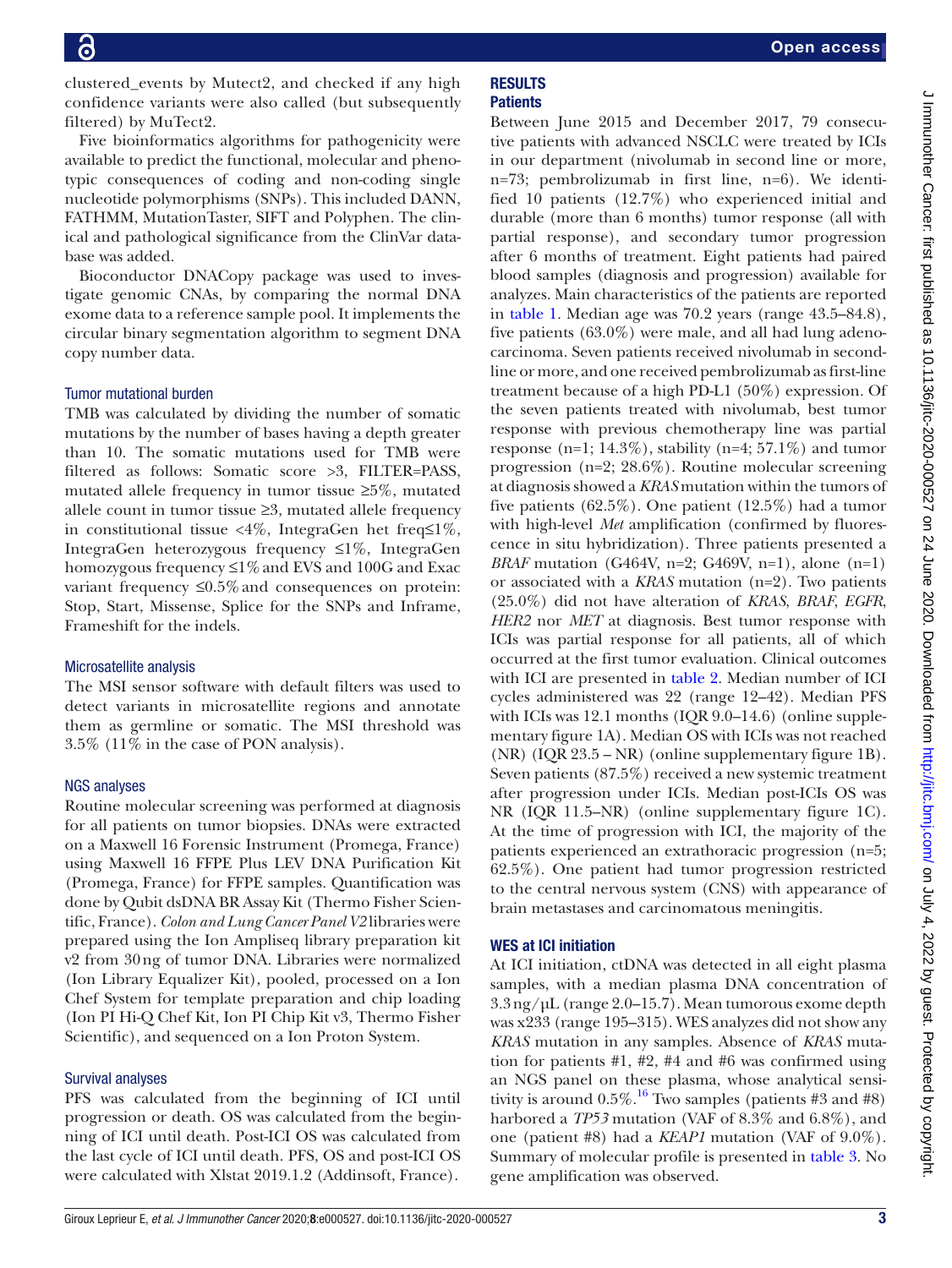|         |        |                |      |                                                                    |                         | Table 1 Main characteristics of the patients with initial tumor response and late progression on ICI |                     |                  |                                                                                                                                                                                                                                                                                                   |                                        |
|---------|--------|----------------|------|--------------------------------------------------------------------|-------------------------|------------------------------------------------------------------------------------------------------|---------------------|------------------|---------------------------------------------------------------------------------------------------------------------------------------------------------------------------------------------------------------------------------------------------------------------------------------------------|----------------------------------------|
| Patient | Gender | Tobacco<br>use | Age  | Histology                                                          | expression (%)<br>PD-L1 | Molecular addiction<br>at diagnosis                                                                  | stage<br><b>NNL</b> | ICI initiation   | Metastatic sites at No of chemotherapy line<br>before ICI                                                                                                                                                                                                                                         | previous treatment<br>Best response to |
| #1      | Σ      | 6H             | 77.0 | $\overline{A}$                                                     | $\circ$                 | <b>KRAS</b> mutation                                                                                 |                     |                  | $\overline{\mathcal{C}}$                                                                                                                                                                                                                                                                          | 9<br>Da                                |
| #2      | щ      | 63             | 65.5 | ¥                                                                  | ⋚                       | KRAS mutation<br>+G464V BRAF<br>mutation                                                             |                     | B, Li, A         |                                                                                                                                                                                                                                                                                                   | 9                                      |
| #3      | ⋝      | FS             | 69.1 | $\overline{\mathsf{A}}$ K                                          | 80                      | G464V BRAF                                                                                           |                     | Me, CL           |                                                                                                                                                                                                                                                                                                   | 6d                                     |
| #4      | Σ      | ഗ              | 65.1 | ¥                                                                  | 25                      | <b>KRAS</b> mutation                                                                                 |                     | Me, P, A         | ო                                                                                                                                                                                                                                                                                                 | ဌ                                      |
| #5      | щ      | ပာ             | 73.6 | Ж                                                                  | 5                       | <b>KRAS</b> mutation<br>+G469V BRAF<br>mutation                                                      |                     | Me, L, P, B, CNS |                                                                                                                                                                                                                                                                                                   | 99                                     |
| #6      | Σ      | ഗ              | 43.5 | $\preceq$                                                          | $\frac{1}{2}$           | <b>KRAS</b> mutation                                                                                 |                     | ے<br>ت           |                                                                                                                                                                                                                                                                                                   | 匥                                      |
| 4#7     | Σ      | 63             | 84.8 | $\overline{\mathsf{A}}$ K                                          | 50                      | MET amplification                                                                                    | ო                   | $\frac{e}{2}$    |                                                                                                                                                                                                                                                                                                   | Ī                                      |
| #8      | Щ      | ഗ              | 71.3 | ¥                                                                  | 50                      | None                                                                                                 |                     | Me, L, CNS       |                                                                                                                                                                                                                                                                                                   | 9                                      |
|         |        |                |      | liver; M, male; Me, mediastinum; NA, not available; P, pleura; PD, |                         |                                                                                                      |                     |                  | A, adrenal; AK, adenocarcinoma; B, bone; CL, cervical lymphadenopathies; CNS, central nervous system; F, female; FS, former smoker; ICI, immune checkpoint inhibitor; L, lung; Li,<br>progressive disease; PD-L1, programmed-death ligand-1; PR, partial response; S, smoker; SD, stable disease. |                                        |

J Immunother Cancer: first published as 10.1136/jic-2020-000527 on 24 June 2020. Downloaded from http://jic.bmj.com/ on July 4, 2022 by guest. Protected by copyright J Immunother Cancer: first published as 10.11136/jitc-2020-000527 on 24 June 2020. Downloaded from <http://jitc.bmj.com/> on July 4, 2022 by guest. Protected by copyright.

At ICI initiation, the eight samples presented a low bTMB, with a median of 0.04 mutations per Mb (range 0.0–8.2). Median number of CNAs was 170.0 (range 116.0–347.0), almost exclusively loss of heterozygosity (LOH). Concerning cancer-related genes, number of CNAs was 28.5 (range 15.0–79.0).

# WES at progression

At the time of late progression, ctDNA was detected in all eight plasma samples at the time of late progression, with a median plasma DNA concentration of  $3.1 \text{ ng}/\mu\text{L}$  (range 2.6–4.4). Mean tumorous exome depth was x233 (range 147–321). WES analyzes did not show any *Kras* mutation in any samples. However, we found both atypical *Braf* mutations (G464V with VAF of 10.6%, and G469V with VAF of 3.0%, respectively) that were present at diagnosis for patients #2 and #5. Interestingly, we found in patient #2 the emergence of 2 somatic mutations in Wnt pathway related-genes: a SNV *LRP1B* mutation (VAF 11.5%, spliceacceptor sequence) and a S213F *DVL1* mutation (VAF 4.1%, inducing a missense on the protein sequence). Another sample (patient #5) presented a P192H *RET* mutation (VAF 4.2%) inducing a missense on the protein sequence. A summary of the mutational profile of the eight samples is presented in [table](#page-5-0) 3. No gene amplification was observed.

For patient #6 who presented a progression located exclusively in the CNS with brain metastases and carcino matous meningitis (resulting in paraplegia and sphincter disorders), we performed a NGS analysis (Colon-Lung panel) on spinal fluid. We found a different tumor clone within the spinal fluid, with absence of *KRAS* mutation (detected in diagnostic sample), the presence of an exon 18 G719A activating *EGFR* mutation (VAF 4.0%), a *PTEN* mutation (VAF 2.5%) and a *TP53* mutation (VAF 2.0%). Comparison of polymorphisms between this sample and the sample at the time of diagnosis was concordant and confirmed they corresponded to the same patient. Patient #6 received therefore subsequent treatment after ICI with osimertinib, considering that thoracic disease was controlled at this time, resulting in a rapid clinical effi cacy (spectacular improvement of neurologic symptoms) and stabilization of lesions on brain and spinal MRI at 2 months. Unfortunately, the patient experienced further CNS tumor progression 4 months after the beginning of osimertinib. New NGS analysis in spinal fluid at the time of progression with osimertinib showed the persistence of the exon 18 *EGFR, PTEN and TP53* mutations, the absence of *KRAS* mutation but the apparition of gene amplifications (*EGFR, DDR2 and AKT1*) that may explain the tumor progression.

The eight samples at the time of progression with ICI still had a low bTMB, with a median of 0.05 mutation per Mb (range 0.0–1.81). MSI status was negative for all tumors (median 0.2%; range 0.0–0.4).

<span id="page-3-0"></span>Median number of CNAs was 183.0 (range 127.0–228.0), almost exclusively LOH, without numerical statistical difference compared with the beginning of ICI treatment.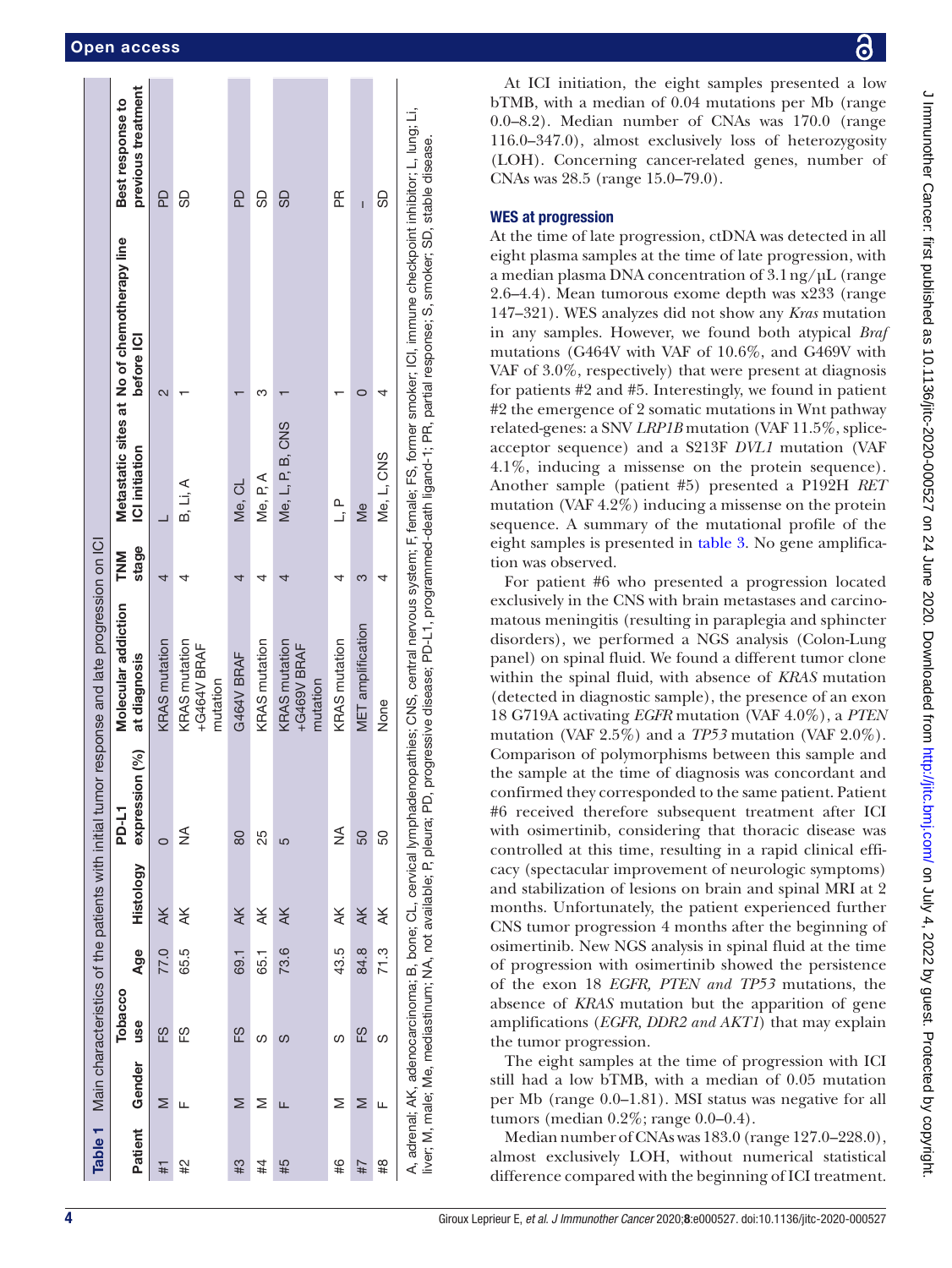<span id="page-4-0"></span>

|                |             | <b>Table 2</b> Type of ICI and clinical outcome at progression |                              |                                          |
|----------------|-------------|----------------------------------------------------------------|------------------------------|------------------------------------------|
| <b>Patient</b> | <b>ICI</b>  | No of ICI cycles                                               | Site of progression with ICI | Systemic treatment after ICI progression |
| #1             | <b>Nivo</b> | 16                                                             | Me, $P, L$                   | <b>Yes</b>                               |
| #2             | <b>Nivo</b> | 18                                                             | L, Li                        | Yes                                      |
| #3             | <b>Nivo</b> | 20                                                             |                              | <b>Yes</b>                               |
| #4             | <b>Nivo</b> | 28                                                             | A                            | Yes                                      |
| #5             | <b>Nivo</b> | 24                                                             | L, B                         | <b>Yes</b>                               |
| #6             | Nivo        | 42                                                             | <b>CNS</b>                   | Yes                                      |
| #7             | Pembro      | 12                                                             |                              | <b>Yes</b>                               |
| #8             | Nivo        | 32                                                             | L, CNS                       | No.                                      |

A, adrenal; B, bone; CL, cervical lymphadenopathies; CNS, central nervous system; ICI, immune checkpoint inhibitor; L, lung; Li, liver; Me, mediastinum; Nivo, nivolumab; P, pleura; Pembro, pembrolizumab.

However, looking at cancer-related genes, a majority of samples (n=5, 62.5%) at ICI progression showed a dramatic increase of CNAs (mean relative increase of +86% of cancer-related CNAs), with two patients (#7 and #8) with more than +130% relative increase of CNAs, whereas other patients (n=3, 37.5%) had moderate decrease of CNAs (mean relative decrease of −45% of cancer-related CNAs), compared with the beginning of ICI. All of the cancer-related CNAs concerned LOH. Interestingly, we found new loss of gene expressions concerning Wntrelated genes (*LRP5*, patient #6; *SETD6*, patient #8), gene associated with antigen presentation (*B2M*, patient #4), gene associated with recognition of tumor damage associated molecular patterns (*TLR8*, patient #4), tumor necrosis factor (TNF)-induced inflammation (*GADD45B*, patients #1, #3 and #8; *TNFRSF17*, patient #8), and LOH of immune checkpoint PD-L2 (*PDCD1LG2*, patient #8).

A summary of comparative molecular profiles is presented in [table](#page-5-0) 3 and [figure](#page-6-0) 1.

# **DISCUSSION**

This study is the first to report comparative WES data on ctDNA in advanced NSCLC patients treated with ICIs, comparing molecular profile between treatment initiation and disease progression. Moreover, this is also the first study to specifically address the putative underlying molecular mechanisms of late progression after prolonged response with ICI in these patients. In literature, several resistance mechanisms to ICI have been described, but mainly in pre-clinical studies, or in other solid tumors, as melanoma. These mechanisms concern loss of antigen presentation (loss of type-I Major Histocompatibility Complex, LOH/mutation of *B2M*), mutations on genes involved in Interferon-gamma pathway (*JAK* mutations), and activation of specific pathways (Wnt pathway, PI3K-AKT-STAT3 pathway associated with loss of  $PTEN$ ).<sup>1</sup>

We were able to show that late progression was associated with the emergence of new tumor clones. It was especially illustrated by the data from patient #6 who experienced CNS progression with nivolumab, and the description of

an exon 18 *EGFR* mutation in spinal fluid whereas the initial tumor harbored a *KRAS* mutation. In some cases, we also showed the acquisition of new somatic mutations. In patient #5, WES at the time of progression showed a new *RET* mutation. RET is a tyrosine kinase receptor, with a pro-oncogenic role. *RET* mutations have been described in several solid tumors[.18](#page-7-12) *RET* fusions occurred in around 1% of advanced NSCLC, and are also associated with resistance to Epidermal Growth Factor Receptor (EGFR) tyrosine kinase inhibitors  $(TKIs).<sup>19</sup>$  $(TKIs).<sup>19</sup>$  $(TKIs).<sup>19</sup>$  In patients #2, we described the emergence of 2 somatic mutation associated with Wnt pathway (*LRP1B* and *DVL1*). *DVL1* codes for a cytoplasmic protein (Disheveled) that is phosphorylated in case of beta-catenin-Wnt pathway activation, recruiting axin and activating B-catenin.<sup>20</sup> LRP proteins are membranous proteins, associated with Frizzled receptors, binding with Wnt proteins. LRP1B down-regulates the canonical Wnt signaling pathway, and *LRP1B* inactivation (by mutation or LOH) has been associated with resistance to chemotherapy and increased tumor growth and invasive capacity.<sup>21</sup>  $\frac{22}{1}$  Interestingly, we also showed a LOH of another LRP gene (*LRP5*) in patient #6, and of *SETD6* gene. SETD6 is a methyltransferase protein (inducing notably methylation of NFKB and PAK4), is associated with Wnt pathway, and its inhibition induces tumor cell motility. $^{23}$  $^{23}$  $^{23}$  Taken together, these data suggests a potential role of Wnt pathway in late progression with ICI. Wnt pathway has already been described as associated with ICI resistance and low inflammation levels, but mainly in early primitive resistance in other solid tumors such as melanoma. $^{24}$  This study is the first to suggest its role in secondary resistance in advanced NSCLC.

We were able to show an important increase of CNAs related to cancer associated genes in five samples at the time of progression. CNAs are known to be associated with ICI efficacy. In three independent cohorts of cancer patients (NSCLC and melanoma) treated with ICI, a low number of CNAs was associated with better outcome.<sup>25</sup> A high number of CNAs seems to be correlated with low tumor inflammation, and therefore poor response to ICI. $^{26}$  $^{26}$  $^{26}$  Preliminary data have also shown that loss of *PTEN*, detected in three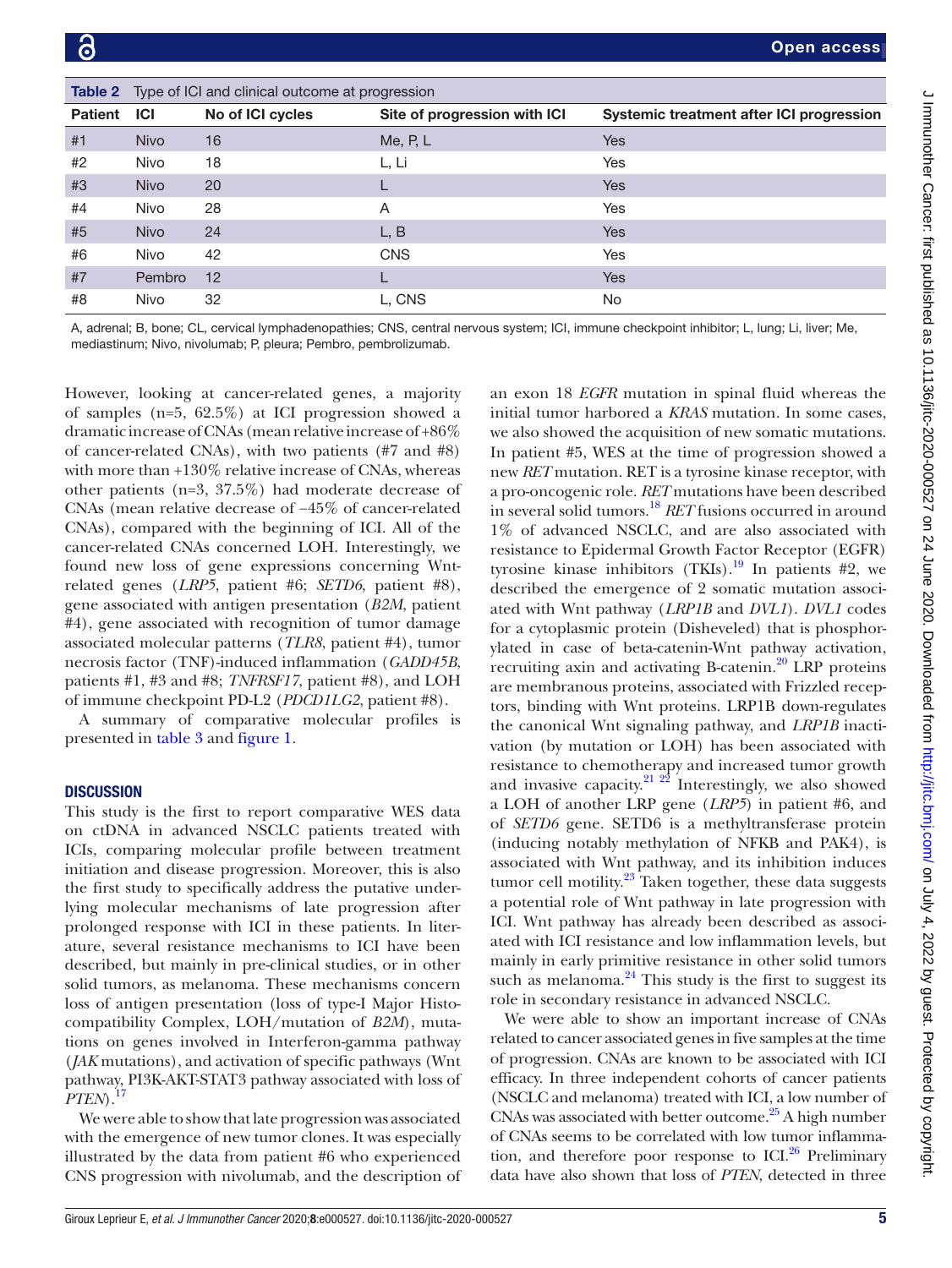<span id="page-5-0"></span>

| Table 3 | Comparative molecular profile on ctDNA between ICI initiation and late progression                                                                                                                                                                                                                                                                                                                                         |                                                                                                                                                            |                                                                   |
|---------|----------------------------------------------------------------------------------------------------------------------------------------------------------------------------------------------------------------------------------------------------------------------------------------------------------------------------------------------------------------------------------------------------------------------------|------------------------------------------------------------------------------------------------------------------------------------------------------------|-------------------------------------------------------------------|
| patient | somatic mutations at ICI initiation<br>(%VAF)                                                                                                                                                                                                                                                                                                                                                                              | somatic mutations at ICI<br>progression (%VAF)                                                                                                             | new LOH of specific cancer-related genes at ICI<br>progression    |
| #1      | HOXA13 (7.6)<br><b>INSR (19.5)</b>                                                                                                                                                                                                                                                                                                                                                                                         | APAF1 (2.0)<br>ATM (2.0)<br>HOXA13 (13.1)<br><u>FOXL2 (5.2)</u>                                                                                            | BAP1, CCND3, GADD45B, HLA-A, HLA-B, PIK3R3, PTEN,<br>SMARCD1, XPC |
| #2      | <b>BLK</b> (4.4)<br>FOXL2 (7.1)                                                                                                                                                                                                                                                                                                                                                                                            | ARID3C (3.7)<br>MAX (10.9)<br>G464V BRAF (10.6)<br>NUP93 (4.0)<br>DVL1 (4.1)<br>PAG1 (7.7)<br>LRP1B (11.5)<br>SHTN1 (4.7)<br>MAML2 (3.2)                   | HSPB1, STK19                                                      |
| #3      | ATR (6.9)<br>NF1 (6.9)<br>G464V BRAF (7.4)<br>PHOX2B (8.5)<br>CDKN2 (4.0)<br>PIM1 (8.4)<br>HOXA13 (6.6)<br>TP53 (8.3)                                                                                                                                                                                                                                                                                                      | <b>DNMT3B (5.2)</b>                                                                                                                                        | B2M, DNAJB1, GADD45B, LTB, TGFBR2                                 |
| #4      | AR (12.0) FAT1 (3.0)                                                                                                                                                                                                                                                                                                                                                                                                       | FAT1 (3.5)                                                                                                                                                 | RASA1, SH3GL1, SMARCE1, TLR8                                      |
| #5      | HOXA13 (12.5)                                                                                                                                                                                                                                                                                                                                                                                                              | G469V BRAF (3.0)<br><u>KMT2D (4.9)</u><br><b>BLK (3.8)</b><br>MUC1 (9.0)<br>CLIP1 (4.9)<br><b>RET</b> (4.2)<br>FOXL2 (7.9)<br>ZFHX3 (5.2)<br>HOXA13 (17.4) | CCND3, DEK, DNAJB1, LRP5, MAP2K4, MAPK3                           |
| #6      | CDKN2 (1.9)<br>FOXL2 (5.0)<br>HOXA13 (9.4)                                                                                                                                                                                                                                                                                                                                                                                 | G719A EGFR (4.0)*<br>PTEN $(2.5)^*$<br>TP53 (2.0)*                                                                                                         | DNAJB1, NFKB2, SMARCE1                                            |
| #7      | FOXL2 (7.3)<br>PHOX2B (5.8)                                                                                                                                                                                                                                                                                                                                                                                                | <b>ARID1B (6.4)</b><br>FOXL2 (3.5)                                                                                                                         | CCND3, CXCR3, FBXO31, HSPB1, PTEN, RB1, SETD6, XPC                |
| #8      | ARID1A (18.5)<br>KEAP1 (9.0)<br>ATXN2 (9.1)<br>LRP1B (5.5)<br>BCL12B (5.2)<br>MNX1 (11.3)<br>BCR (25.6)<br>MST1 (8.8)<br>CPS1 (10.7)<br>MYBL1 (9.6)<br>DOT1L (11.5)<br>NCOA3 (4.5)<br>EP300 (17.2)<br>NUTM2B (21.7)<br>EPHA5 (16.6)<br>PAX7 (6.0)<br>FAF1 (10.5)<br>POLD1 (12.1)<br>FGFR3 (6.8)<br><b>RELN</b> (13.9)<br>FOXL2 (5.6)<br>SEC31A (5.8)<br>GABRA6 (13.9)<br>TMEM127 (15.9)<br><b>INSR (7.3)</b><br>TP53 (6.8) | FOXL2 (5.3)                                                                                                                                                | GADD45B, NFKBIE, NOTCH4, PCD1LG2,<br>PTEN, SMARCD2, TNFRSF17      |

Underlined genes correspond to new somatic mutations compared with ICI initiation.

\*Molecular pattern determined by NGS on spinal fluid.

ctDNA, circulating tumor DNA; ICI, immune checkpoint inhibitor; LOH, loss of heterozygosity; NGS, next-generation sequencing; VAF, variant allelic frequency.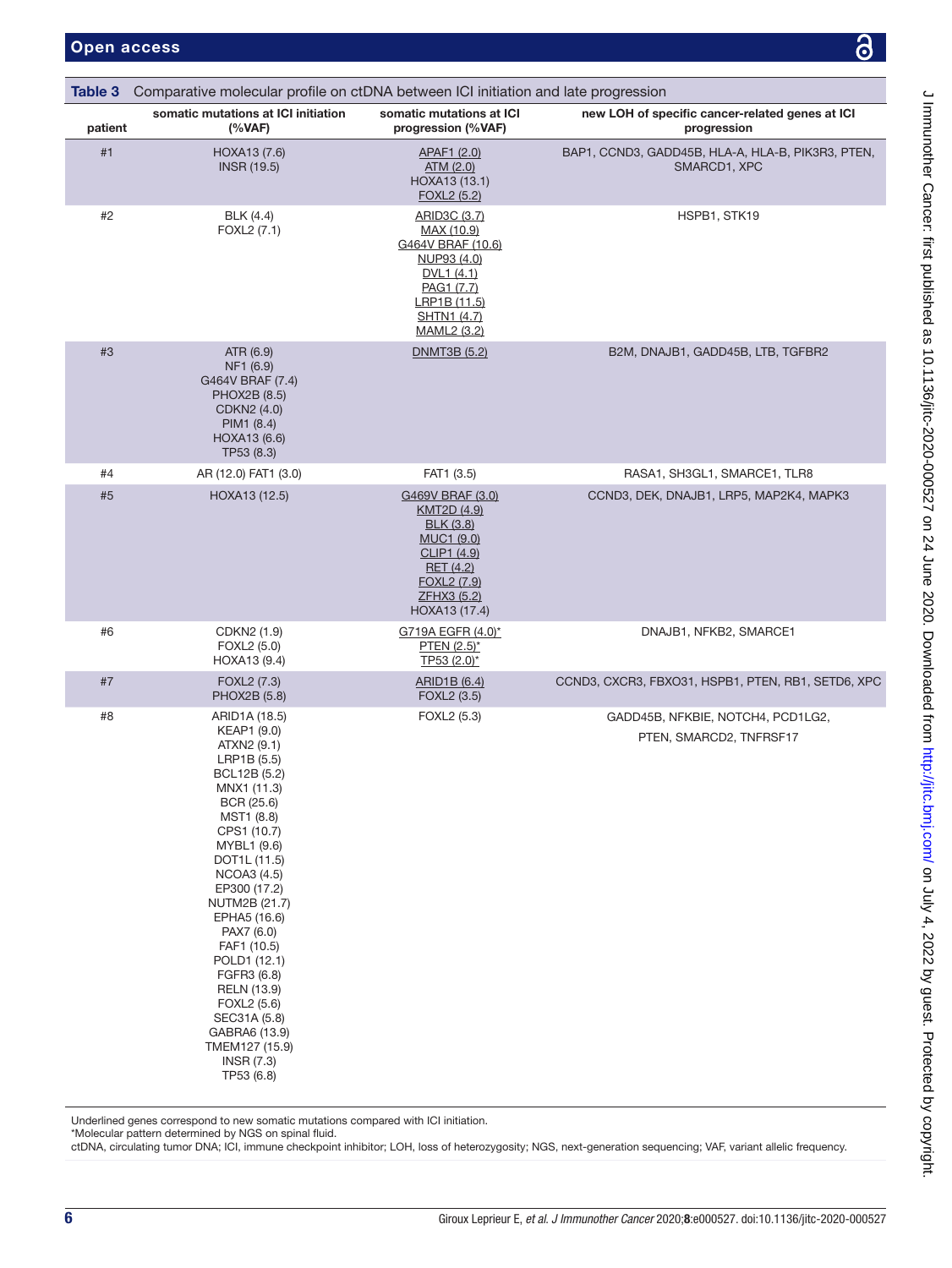

Figure 1 Graphical view of acquired gene alterations (somatic mutations, CNAs) at late progression with ICI. Numbers are the number of time each gene alteration was detected by sequencing. CNA, copy number aberration; ICI, immune checkpoint inhibitor; LOH, loss of heterozygosity.

samples at the time of progression in our study (with also a *PTEN* mutation detected in patient #6), was associated with ICI resistance in murine models and in a patient with early progression to ICI[.27 28](#page-7-20) Moreover, in our work, one patient presented with a loss of *B2M* coding for Beta-2 microglobulin protein. *B2M* mutation has already been described as associated with progression with ICI, especially in melanoma[.29](#page-7-21) Loss of *B2M* has also been described as associated with progression with ICIs in a small cohort of melanoma patients $^{30}$  $^{30}$  $^{30}$  and in one patient with NSCLC.<sup>31</sup> At last, several aberrations on other genes, related with inflammation and neoantigene recognition by immune cells, have been detected at the time of progression in our work, suggesting adaptive molecular mechanism to escape immune response. Importantly, we described the loss of expression of *PDCD1LG2* gene, coding for PD-L2, in a patient with late progression with nivolumab. Nivolumab is an anti-PD-1 antibody, targeting both immune checkpoints PD-L1 and PD-L2. Loss of PD-L2 expression could therefore induce resistance to nivolumab.

We did not find any modification of bTMB at late progression. All of the tumors presented low bTMB at the beginning of ICI, and kept low levels at progression. Gandara *et al* recently showed the feasibility and potential interest of bTMB in patients treated with ICI monotherapy.<sup>[13](#page-7-7)</sup> Our results suggest that bTMB is not a biomarker associated with late progression. However, the small number of patients limits the interpretation of this result.

Our work has several limitations. First, for several patients, we did not find the same molecular pattern between diagnosis (NGS panel on tumor biopsies) and the beginning of ICI (WES on ctDNA). We confirmed the absence of *Kras* mutation at the beginning of ICI with a highly sensitive

<span id="page-6-0"></span>technique (NGS panel). The first explanation is that, for all patients except one, ICI was administered in second-line or more. A clonal selection before the beginning of ICI is therefore possible. The increased of genomic instability (attested by LOH) might be responsible for emerging of new clones with simultaneous loss of oncogenic addiction (attested by loss of *KRAS* mutation) and loss of the targets of the immune response. Moreover, we know that molecular analyzes on ctDNA have slightly lower sensitivity compared with analyzes performed on FFPE tissues. It is particularly true for gene amplifications, and this could explain the absence of *MET* amplification detected on WES for patient #7. To be noted, other mutations as non-V600 *BRAF* mutations present for two patients at diagnosis were found on WES. Concerning other frequent mutations observed on plasma at ICI initiation and not at the diagnosis, as *TP53* mutations, these mutations were not searched routinely for our patients at the time of diagnosis. Another limitation is the absence of *in vitro* analyzes to confirm the impact of molecular abnormalities at progression on ICI resistance. This is a pilot study, and these preliminary results need to be further explored. However, several molecular pattern found at progression have already been correlated with ICI resistance / progression in other pre-clinical studies. This study has also some strengths. It is the first study dedicated to molecular pattern at late progression after initial response with ICI in NSCLC. We were also able to perform WES on ctDNA for all eight patients both at the initiation of ICI and at the time of progression, allowing comparative study.

In conclusion, the description and comprehension of biological mechanisms associated with late progression on ICIs, especially after prolonged tumor response, is a critical